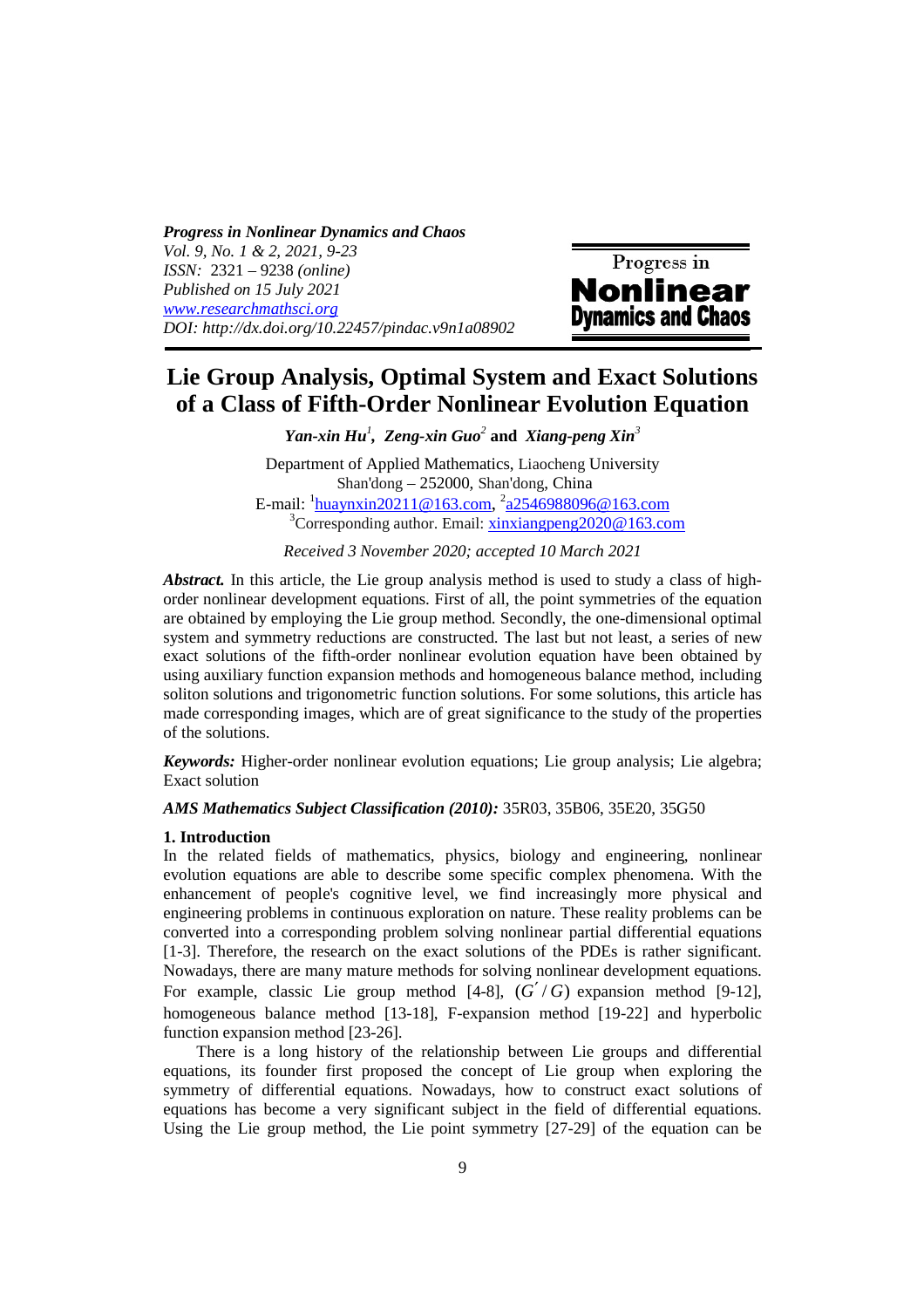found. Finally, the partial differential equations are transformed into the mature ordinary differential equations. In this way, the group-invariant solution of the equation can be constructed.

In the engineering and design around us, there is a kind of important structural element beams and columns. The related mechanics problem has always been an important aspect of solid mechanics research. Since the ultimate bearing capacity of the beam can be impacted by many factors, as follows, the shape and size of the section, the mechanical properties of the material, the residual stress, the initial bending of the component, and the initial eccentricity of the load point. So the corresponding calculation formulas and methods are often based on the experimental. Most of these problems are simulated by establishing nonlinear evolution equations, so it is a great significance for the exact solutions and optimal systems of nonlinear evolution equations. This article will study the fourth-order nonlinear evolution equation of the following form

$$
u_t + \alpha u^2 u_x + \beta u u_x + \kappa u_{xxx} + \delta u_{xxxx} = 0
$$
 (1)

 $u = u(x,t)$ ,  $\alpha, \beta, \kappa, \delta$  are arbitrary constants. Equation (1) contains many famous equations, when  $\beta = 0$ ,  $\delta = 0$ , equation (1) is a kind of equation used to describe the bending condition of the elastic beam and the stability of the solution [30]. Article [31] employs the power series method to find the power series solution. Article [32] combines the elliptic function expansion method with the power series expansion method to find various exact solutions, such as the trigonometric function solution and the elliptic function expansion solution when  $\alpha = \alpha(t)$ ,  $\beta = 0$ ,  $\delta = 0$ . This article will study the exact solution when  $\kappa = 0$ ,

$$
u_t + \alpha u^2 u_x + \beta u_x + \delta u_{xxxx} = 0.
$$
 (2)

Compared with the equation in article [27], equation (2) adds more restrictive terms, it is transformed into a higher-order physical model. Probably, it is able to simulate the stability of the real elastic beam more realistical, so it is more practically significant.

This article will adopt two auxiliary function expansion methods to construct a new exact solution of equation (2), the method used have also been improved. These results obtained enrich the types of exact solutions of the equation, which are quite different from the previous solutions. These precise solutions will be helpful in future beamcolumn structural problems.

This article consists of the following parts. The first part finds the Lie point symmetry of the equation. The second part aims to construct the optimal system of onedimensional Lie algebra. The third part adopts symmetris to reduce the original equation into ODEs. The fourth part, in order to construct a new exact solution of equation, combines the homogeneous balance method and the construction auxiliary function expansion method (2). The fifth part summarizes the whole context.

### **2. Symmetry of equation (2)**

Suppose the vector field of equation (2) is

$$
V = \xi(x, t, u)\frac{\partial}{\partial x} + \tau(x, t, u)\frac{\partial}{\partial t} + \varphi(x, t, u)\frac{\partial}{\partial u},
$$
\n(3)

where  $\xi(x, t, u)$ ,  $\tau(x, t, u)$ ,  $\phi(x, t, u)$  are undetermined functions, and the following equation must be satisfied,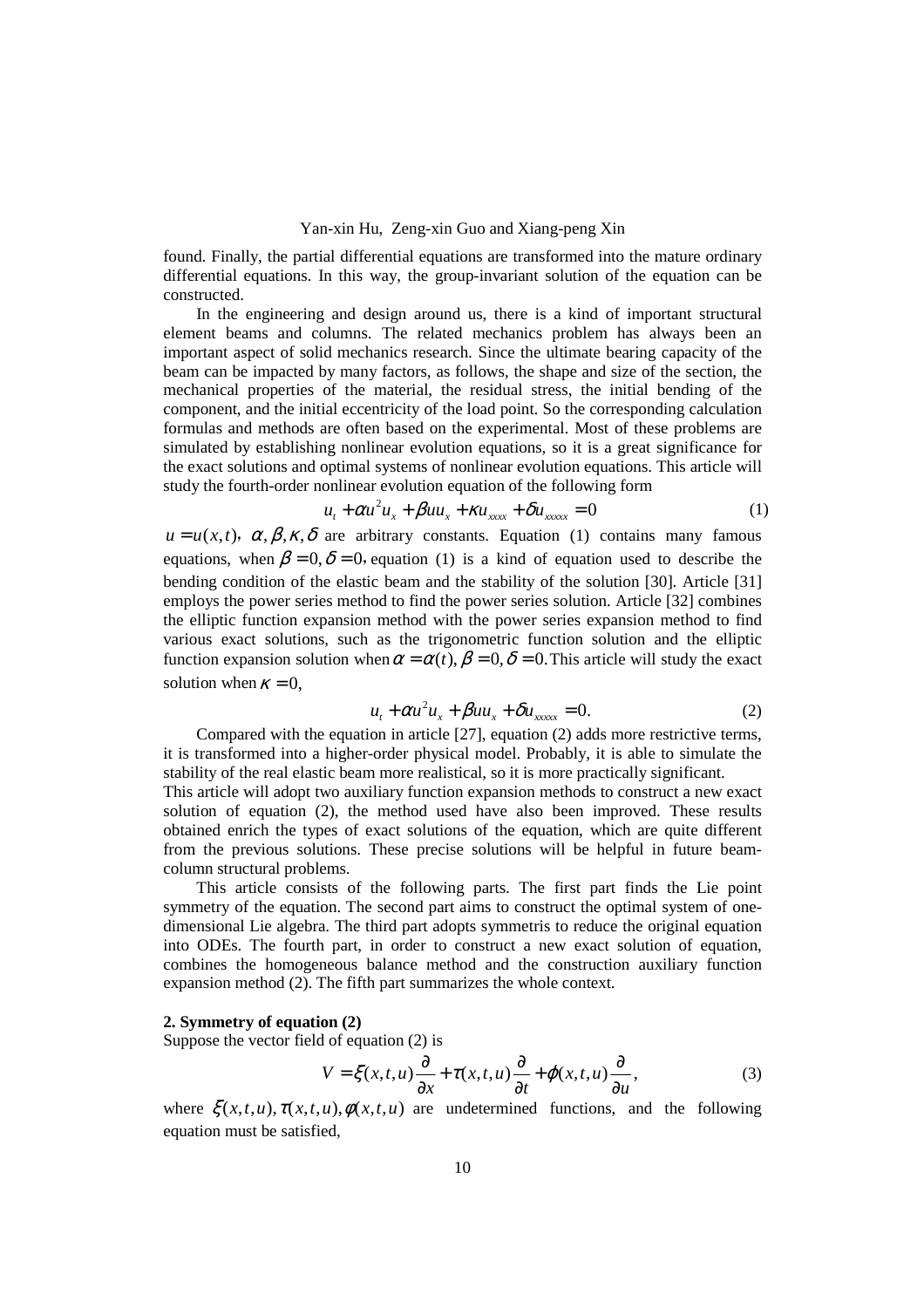$$
pr^{(5)}V(\Delta)|_{\Delta=0} = 0,\tag{4}
$$

where  $\Delta = u_t + \alpha u^2 u_x + \beta u_x + \delta u_{xxxx}$ , the fifth-order extension of equation (2) can be obtained as,

$$
pr^{(5)}V = \phi^t + (\alpha u^2 + \beta u)\phi^x + \delta\phi^{xxxxx} = 0,
$$
\n(5)

the  $\phi^t$ ,  $\phi^x$ ,  $\phi^{xxxxx}$  are determined by the differential term of  $\xi(x, t, u)$ ,  $\tau(x, t, u)$ ,  $\phi(x, t, u)$ ,

$$
\phi^t = D_t(\phi - \xi u_x - \tau u_t) + \xi u_{xt} + \tau u_{tt},
$$
\n(6)

$$
\phi^x = D_x(\phi - \xi u_x - \tau u_t) + \xi u_{xx} + \tau u_{xt},\tag{7}
$$

$$
\phi^{\text{xxxx}} = D_{\text{xxxx}}(\phi - \xi u_x - \tau u_t) + \xi u_{\text{xxxx}} + \tau u_{\text{xxxx}},
$$
\n(8)

here,  $D_x, D_t, D_{xxxx}$  in (6)(7)(8) are the total differential operator of *t*, *x*.

Substituting (6) (7) (8) into (5). Let the coefficients of all derivatives containing  $u$  be equal to zero. Determining equations can be obtained on the  $\xi, \tau, \phi$ . After solving the equations, the Lie point symmetry of equation (2) can be obtained

$$
\phi = -\frac{C_1(2\alpha u + \beta)}{5\alpha}, \tau = C_1 t + C_2, \xi = \frac{C_1 x}{5} - \frac{C_1 \beta^2 t}{5\alpha} + C_3,
$$
\n(9)

where  $C_1, C_2, C_3$  are non-zero arbitrary constant. These results will be discussed in the following categories,

(a) When  $C_1 = 1, C_2 = C_3 = 0$ ,

$$
\phi = -\frac{2}{5}u - \frac{\beta}{5\alpha}, \tau = t, \xi = \frac{1}{5}x - \frac{\beta^2}{5\alpha}t.
$$
 (10)

Substituting (10) into (3), get

$$
V_1 = \left(\frac{\beta^2}{5\alpha}t - \frac{1}{5}x\right)\frac{\partial}{\partial x} + t\frac{\partial}{\partial t} + \left(-\frac{2}{5}u - \frac{\beta}{5\alpha}\right)\frac{\partial}{\partial u}.
$$
 (11)

(b) When  $C_2 = 1, C_1 = C_3 = 0$ ,

$$
\phi = 0, \tau = 1, \xi = 0. \tag{12}
$$

Substituting (12) into (3), get

 $V_2 = \frac{6}{\partial t}$ .  $=\frac{5}{2}$ ∂ (13)

(c) When 
$$
C_3 = 1
$$
,  $C_1 = C_2 = 0$ ,

$$
\phi = 0, \tau = 0, \xi = 1. \tag{14}
$$

Substituting (14) into (3), get

$$
V_3 = \frac{\partial}{\partial x}.\tag{15}
$$

In summary, the three Lie point symmetries of equation (2) are obtained. In the next part, the one-dimensional optimal system of equation (2) will be constructed with symmetry. In the next part, the three symmetries obtained in the first part will also be used to transform equation (2) into an ordinary differential equation.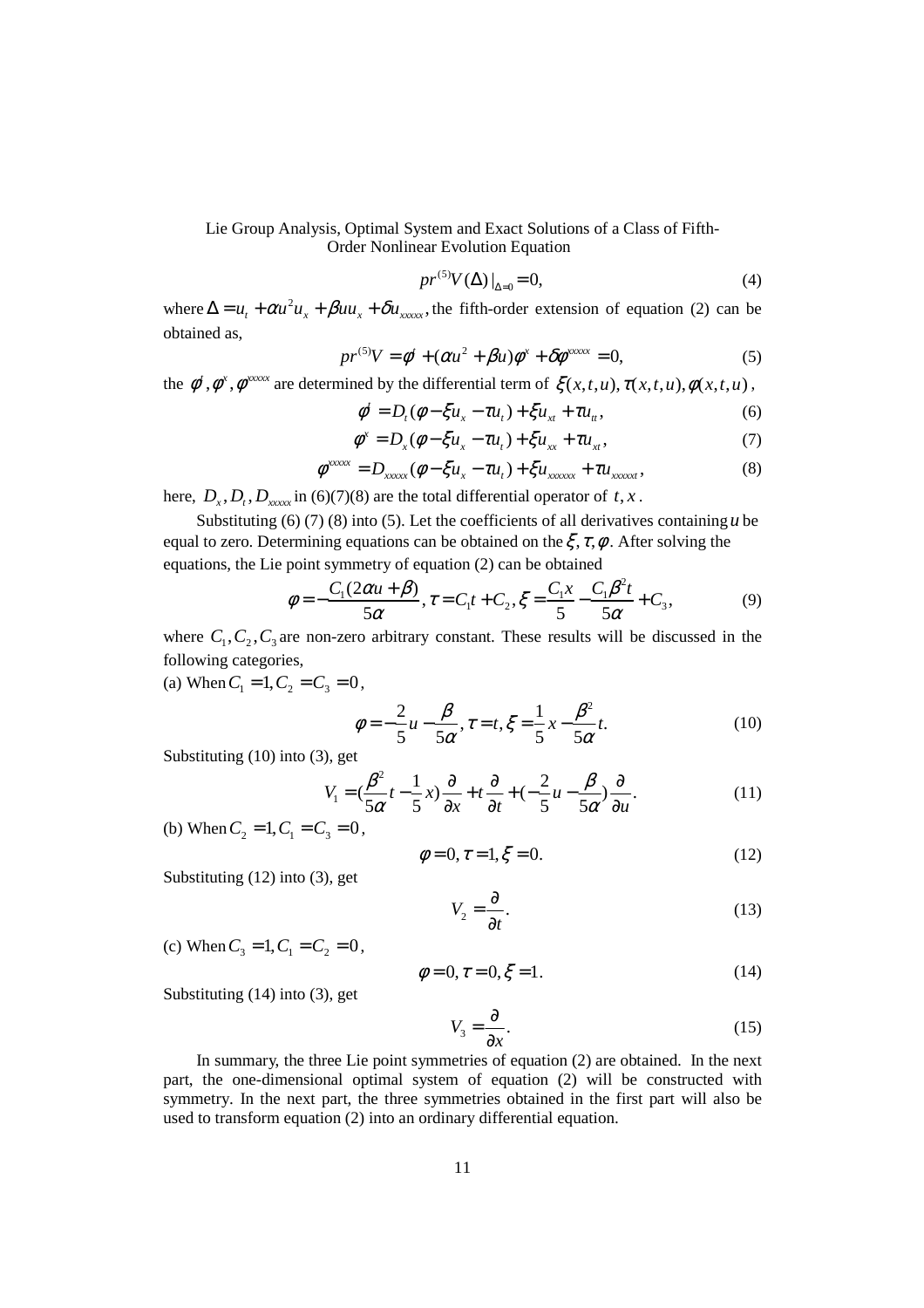### **3. Lie Algebra and Optimal System**

In the second part, the Lie point symmetry vector field of equation (2) has been obtained,

$$
V_1 = \left(\frac{\beta^2}{5\alpha}t - \frac{1}{5}x\right)\frac{\partial}{\partial x} + t\frac{\partial}{\partial t} + \left(-\frac{2}{5}u - \frac{\beta}{5\alpha}\right)\frac{\partial}{\partial u}, V_2 = \frac{\partial}{\partial t}, V_3 = \frac{\partial}{\partial x}.
$$
 (16)

Next, we will use the conclusions of the first part to calculate the optimal system. Before that, we obtain the Lie algebra commutator table 2. 1 and the Lie algebra adjoint function table 2. 2 from the definition of Lie bracket operation $[V_i, V_j] = V_i V_j - V_j V_i$  and

| the adjoint expression $Ad_{\exp(\varepsilon V_i)}V_j = V_j - \varepsilon[V_i, V_j] + \frac{\varepsilon}{2!} [V_i, [V_i, V_j]] - \cdots$ as follows, |
|------------------------------------------------------------------------------------------------------------------------------------------------------|
|                                                                                                                                                      |

|              |                     |             | v.               |
|--------------|---------------------|-------------|------------------|
|              |                     | $-hV_3-V_2$ | $\frac{1}{5}V_3$ |
| $V_{2}$      | $hV_3 + V_2$        |             |                  |
| $V_{\rm{2}}$ | $-\frac{1}{2}V_{3}$ |             |                  |

| Table 2.2: Lie Algebra adjoint action |                        |               |       |  |  |
|---------------------------------------|------------------------|---------------|-------|--|--|
|                                       |                        |               |       |  |  |
|                                       |                        | $2V_2 + hV_3$ | $V_3$ |  |  |
| $V_{\gamma}$                          | $V_1 - hV_3 - V_2$     |               |       |  |  |
| $V_{\scriptscriptstyle 2}$            | $V_1 + \frac{1}{5}V_3$ |               |       |  |  |

Note, 2 . 5  $h = \frac{\beta}{\epsilon}$  $=\frac{P}{5\alpha}$ 

According to the method of finding the one-dimensional optimal system. Set up a non-zero  $V \in L_3, L_3$  is composed Lie algebra.

$$
V = a_1 V_1 + a_2 V_2 + a_3 V_3,
$$

 $a_1$ ,  $a_2$ ,  $a_3$  are constant.

(a) 
$$
\tilde{V}_1 = Ad_{(\exp(\varepsilon V_2))}(V) = e^{-\varepsilon V_2} V e^{\varepsilon V_2} = V - \varepsilon [V_2, V] + \frac{1}{2!} \varepsilon^2 [V_2, [V_2, V]] - \cdots
$$
  
\n
$$
= a_1 V_1 + a_2 V_2 + a_3 V_3 - \varepsilon [a_1 [V_2, V_1] + a_2 [V_2, V_2] + a_3 [V_2, V_3]] + \cdots
$$
\n
$$
= a_1 V_1 + a_2 V_2 + a_3 V_3 - a_1 \varepsilon h V_3 - a_1 \varepsilon V_2
$$
\n
$$
= a_1 V_1 + (a_2 - a_1 \varepsilon) V_2 + (a_3 - a_1 \varepsilon h) V_3.
$$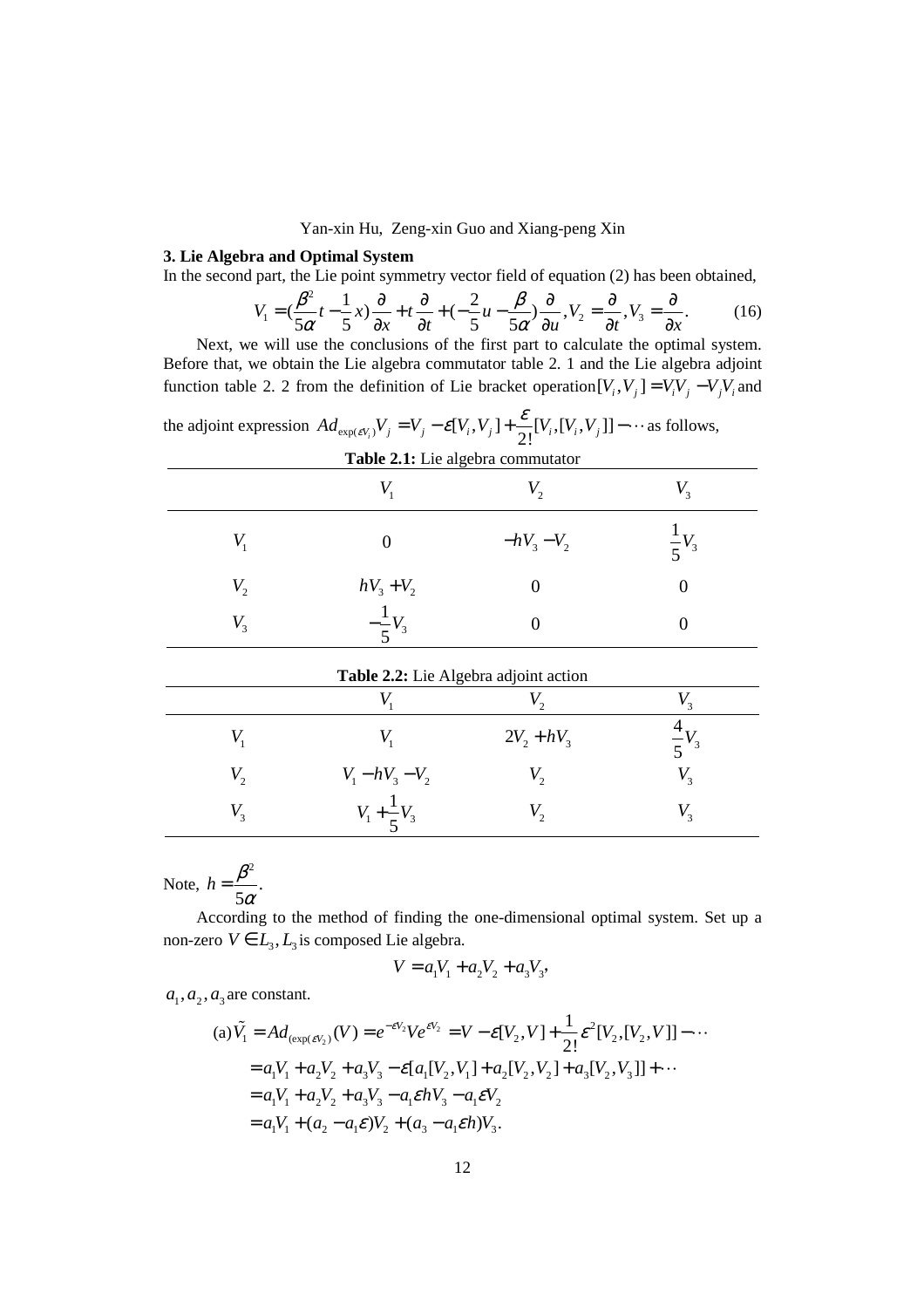When 
$$
a_2 = a_1 \mathcal{E}
$$
,  $\tilde{V}_1 = a_1 V_1 + (a_3 - a_1 \mathcal{E} h) V_3$ .  
\nWhen  $a_3 = a_1 \mathcal{E} h$ ,  $\tilde{V}_1 = a_1 V_1 + (a_2 - a_1 \mathcal{E}) V_2$ .  
\n(b)  $\tilde{V}_2 = Ad_{(\exp(\mathcal{E}V_3))}(V) = e^{-\mathcal{E}V_3} V e^{\mathcal{E}V_3} = V - \mathcal{E}[V_3, V] + \frac{1}{2!} \mathcal{E}^2 [V_3, [V_3, V]] - \cdots$   
\n $= a_1 V_1 + a_2 V_2 + a_3 V_3 - \mathcal{E}[a_1[V_3, V_1] + a_2[V_3, V_2] + a_3[V_3, V_3]] + \cdots$   
\n $= a_1 V_1 + a_2 V_2 + a_3 V_3 - \frac{1}{5} a_1 \mathcal{E} V_3$   
\n $= a_1 V_1 + a_2 V_2 + (a_3 - \frac{1}{5} a_1 \mathcal{E}) V_3$ .  
\nWhen  $a_3 = \frac{1}{5} a_1 \mathcal{E}$ ,  $\tilde{V}_2 = a_1 V_1 + a_2 V_2$ .

In summary, the one-dimensional optimal system of equation (2) is obtained as

$$
\{V_1, V_2, V_3, V_1 + \lambda_1 V_2, V_1 + \lambda_2 V_3\},\
$$

note,  $\lambda_1$ ,  $\lambda_2$  are arbitrary constants.

## **4. Symmetry reduction**

Symmetry reduction is one of the commonly used reduction methods when dealing with nonlinear development equations. The vector field obtained in the first part can be used to symmetrically reduce the equation (2), so that the equation (2) can be transformed into an ordinary differential equation. Next, equation (2) will be symmetrically reduced based on equations  $(11)$   $(13)$   $(15)$  in the first part.

(a) For the vector field 
$$
V_1 = \left(\frac{\beta^2}{5\alpha}t - \frac{1}{5}x\right)\frac{\partial}{\partial x} + t\frac{\partial}{\partial t} + \left(-\frac{2}{5}u - \frac{\beta}{5\alpha}\right)\frac{\partial}{\partial u}
$$
,  
the corresponding characteristic equation is,  

$$
\frac{dx}{dt} = \frac{dt}{dt} = \frac{du}{dt} \tag{17}
$$

$$
\frac{\alpha x}{\beta^2} - \frac{1}{5}x = \frac{du}{t} = \frac{du}{-\frac{2}{5}u - \frac{\beta}{5\alpha}},
$$
\n(17)

the invariant  $\zeta_1$  is obtained from the characteristic equation (17), and the group-invariant

solution(18) of 
$$
V_1
$$
 is derived from  $\frac{dt}{t} = \frac{du}{-\frac{2}{5}u - \frac{\beta}{5\alpha}}$ .  $\xi_1 = \frac{\beta^2 t + 4\alpha x}{4\alpha t^{\frac{2}{5}}}$   

$$
u = -\frac{\beta}{2\alpha} + \frac{f(\xi_1)}{t^{\frac{2}{5}}},
$$
(18)

Substituting (18) into (2), the reduced equation is obtained as,

$$
5\alpha f_1' f_1^2 - f_1' \xi_1' + 5\delta f_1'''' - 2f_1 = 0
$$
\n(19)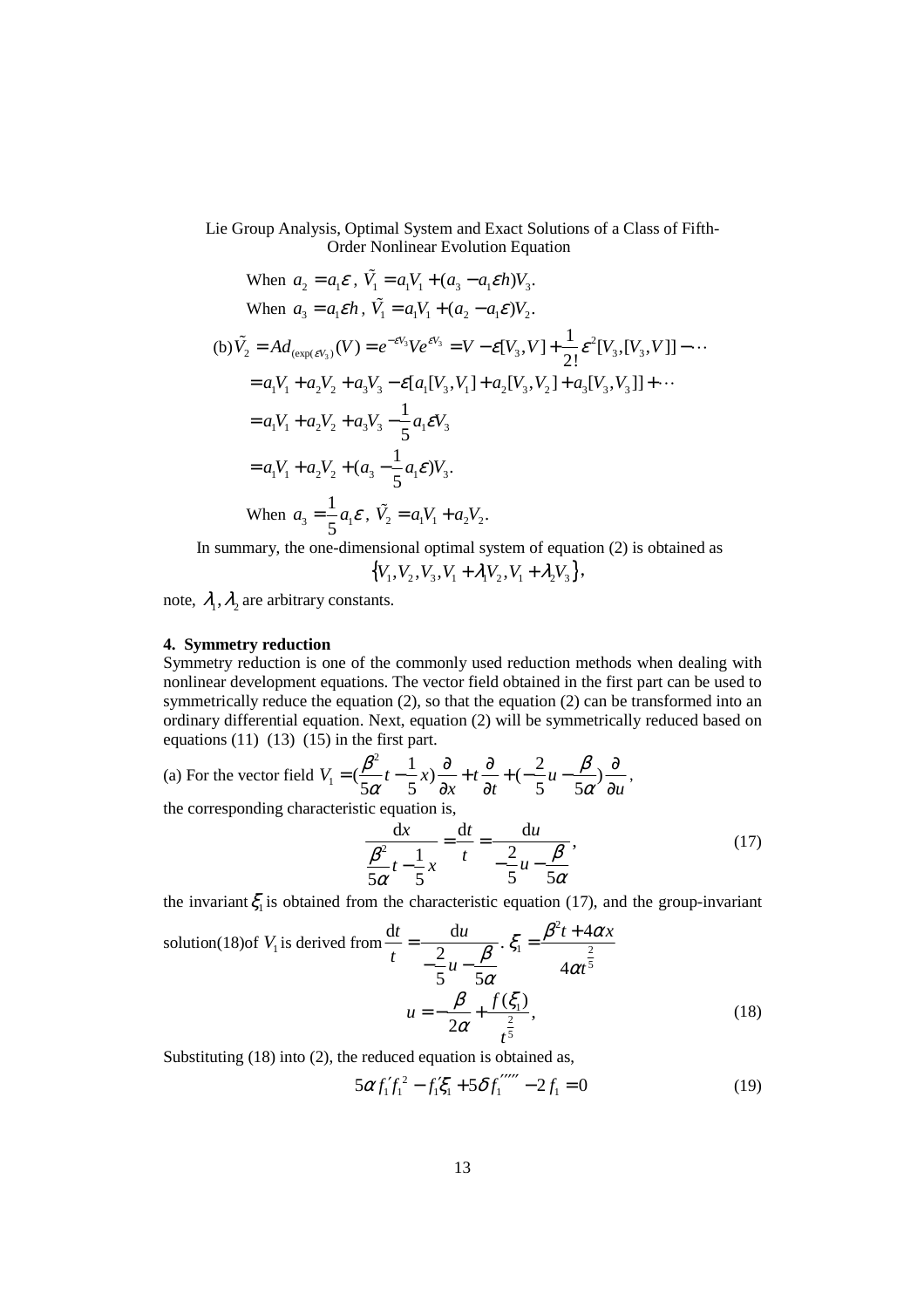(b) For the vector field 
$$
V_2 = \frac{\partial}{\partial t}
$$
,  $\xi_2 = x$  the corresponding group invariant solution is

$$
u = f(\xi_2),\tag{20}
$$

substituting (20) into (2), the reduced equation is obtained as,

$$
\alpha f_2^2 f_2' + \beta f_2 f_2' + \delta f_2'''' = 0 \tag{21}
$$

(c) For the vector field  $V_3 = \frac{\delta}{\delta x}$  $=\frac{5}{2}$  $\frac{\partial}{\partial x}$ ,  $\xi_3 = t$  the corresponding group invariant solution is

$$
u = f(\xi_3),\tag{22}
$$

substituting (22) into (2), the reduced equation is obtained as,

$$
f_3' = 0 \tag{23}
$$

So far, the symmetry reduction of equation (2) is completed and three different forms of reduced equations are obtained, successfully transformed complex partial differential equations into ordinary differential equations are relatively easy to study. Therefore, the results obtained are of great significance for the in-depth study of equation (2).

#### **5. Exact solutions of equation (2)**

In this part, we will use the results of the reduction in the fourth part to construct a variety of exact solutions to equation (2). Equation (2) has been successfully transformed into the form of ODEs in the previous section, and we choose the case of  $(21)$ , but it may lead to the lack of comprehensiveness of the original equation. So we will choose the case of  $C_1 = 0$  in the second part, constructing new exact solutions of equation (2) by using homogeneous balance method and two different auxiliary function expansion methods.

Let  $u(x,t) = u(\psi)$ ,  $\psi = x - qt$ , where q is an arbitrary constant. Substitute the transformation into (2) get

$$
-qu' + \alpha u^2 u' + \beta u u' + \delta u'''' = 0,
$$
 (24)

integrate (24) to get

$$
C - qu + \frac{1}{3}\alpha u^3 + \frac{1}{2}\beta u^2 + \delta u'''' = 0.
$$
 (25)

(a) Suppose equation (25) has a solution of the following form,

$$
u(\psi) = \sum_{m=-\infty}^{\infty} \alpha_m(\omega)^m,
$$
 (26)

where  $\omega = \omega(\psi)$  and satisfies the equation,

$$
\omega^2 - \omega' + \mu = 0,\tag{27}
$$

where  $\alpha_m$ ,  $\mu$  are arbitrary constant.

From the principle of homogeneous balance,  $3m = m + 4$ ,  $m = 2$ , then the equation has a solution of the form,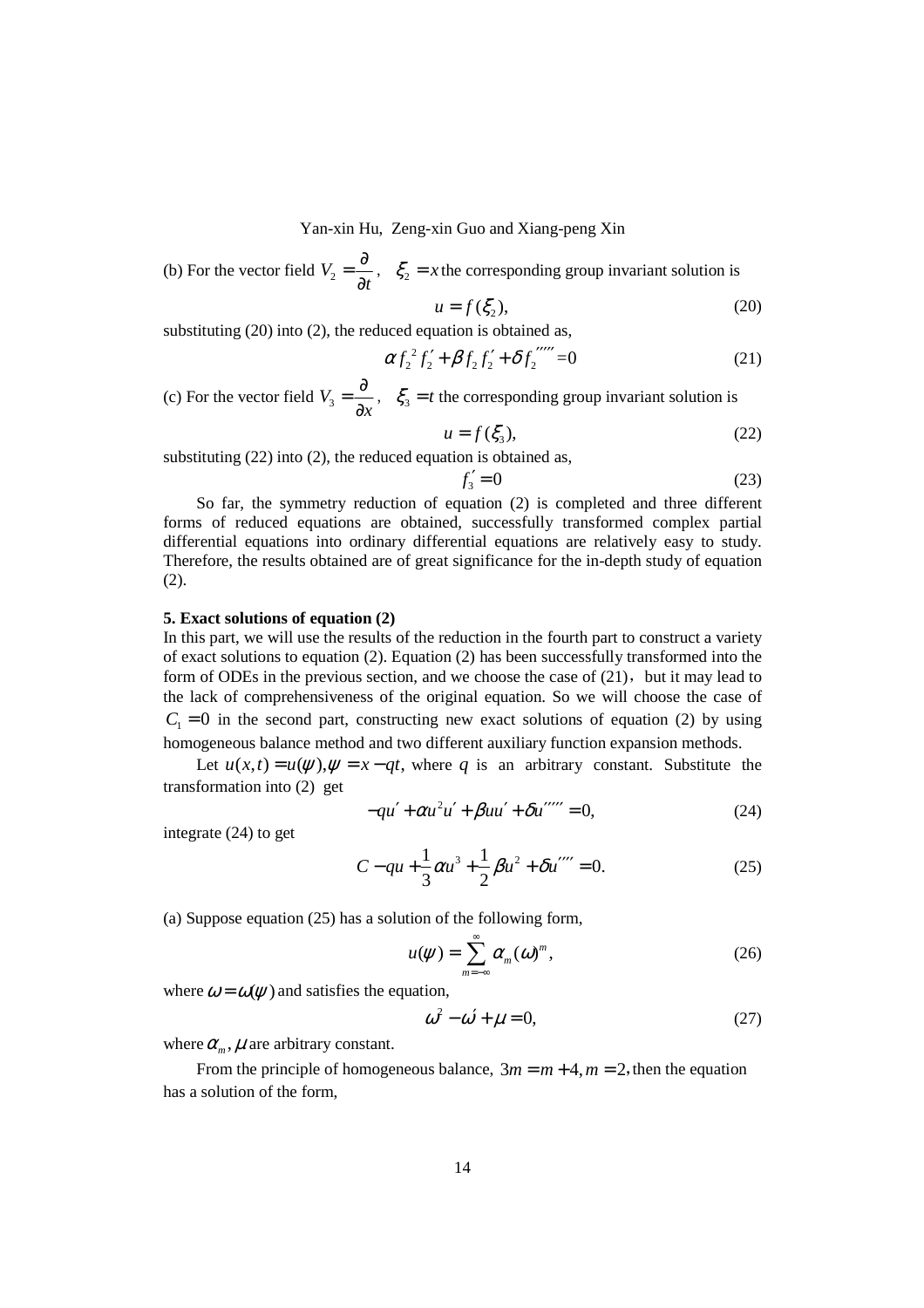$$
u(\psi) = \alpha_0 + \alpha_1 \omega + \alpha_2 \omega + \frac{\alpha_{-1}}{\omega} + \frac{\alpha_{-2}}{\omega^2},
$$
 (28)

substituting(27)(28)into(25)to get a formula then extract the coefficients of  $\omega^m$  to get the overdetermined equations,

$$
\begin{cases}\n\frac{1}{3}\alpha\alpha_2^3 + 120\delta\alpha_2 = 0\\ \n\alpha\alpha_1\alpha_2^2 + 24\delta\alpha_1 = 0\\ \n\alpha\alpha_0\alpha_2^2 + \alpha\alpha_1^2\alpha_2 + 240\delta\mu\alpha_2 + \frac{1}{2}\beta\alpha_2^2 = 0\\ \n\alpha\alpha_{-1}\alpha_2^2 + 2\alpha\alpha_0\alpha_1\alpha_2 + \frac{1}{3}\alpha\alpha_1^3 + 40\delta\mu\alpha_1 + \beta\alpha_1\alpha_2 = 0\\ \n120\delta\mu^4\alpha_{-2} + \frac{1}{3}\alpha\alpha_{-2}^3 = 0\\ \n136\delta\mu^2\alpha_2 + \alpha\alpha_{-2}\alpha_2^2 + 2\alpha\alpha_{-1}\alpha_1\alpha_2 + \alpha\alpha_0^2\alpha_2 +\\ \n\alpha\alpha_0\alpha_1^2 + \beta\alpha_0\alpha_2 + \frac{1}{2}\beta\alpha_1 - q\alpha_2 = 0\\ \n2\alpha\alpha_{-2}\alpha_1\alpha_2 + 2\alpha\alpha_{-1}\alpha_0\alpha_2 + \alpha\alpha_{-1}\alpha_1^2 + \alpha\alpha_0^2\alpha_1 +\\ \n16\delta\mu^2\alpha_1 + \beta\alpha_{-1}\alpha_2 + \beta\alpha_0\alpha_1 - q\alpha_1 = 0\\ \n2\alpha\alpha_{-2}\alpha_{-1}\alpha_2 + 2\alpha\alpha_{-2}\alpha_0\alpha_1 + \alpha\alpha_{-1}^2\alpha_1 + \alpha\alpha_{-1}\alpha_0^2 +\\ \n16\delta\mu^2\alpha_{-1} + \beta\alpha_{-2}\alpha_1 + \beta\alpha_{-1}\alpha_0 - q\alpha_{-1} = 0\\ \n136\delta\mu^2\alpha_{-2} + \alpha\alpha_{-2}^2\alpha_2 + 2\alpha\alpha_{-2}\alpha_{-1}\alpha_1 + \alpha\alpha_{-2}\alpha_0^2 +\\ \n\alpha\alpha_{-1}^2\alpha_0 + \beta\alpha_{-2}\alpha_1 + 2\alpha\alpha_{-2}\alpha_{-1}\alpha_1 + \alpha\alpha_{-2}\alpha_0^2 +\\ \n\alpha\alpha_{-1}^2\alpha_0 + \alpha\alpha_{-2}^2\alpha_1 + 2\alpha\alpha_{-2}\alpha_{-1}\alpha_0 + \frac{
$$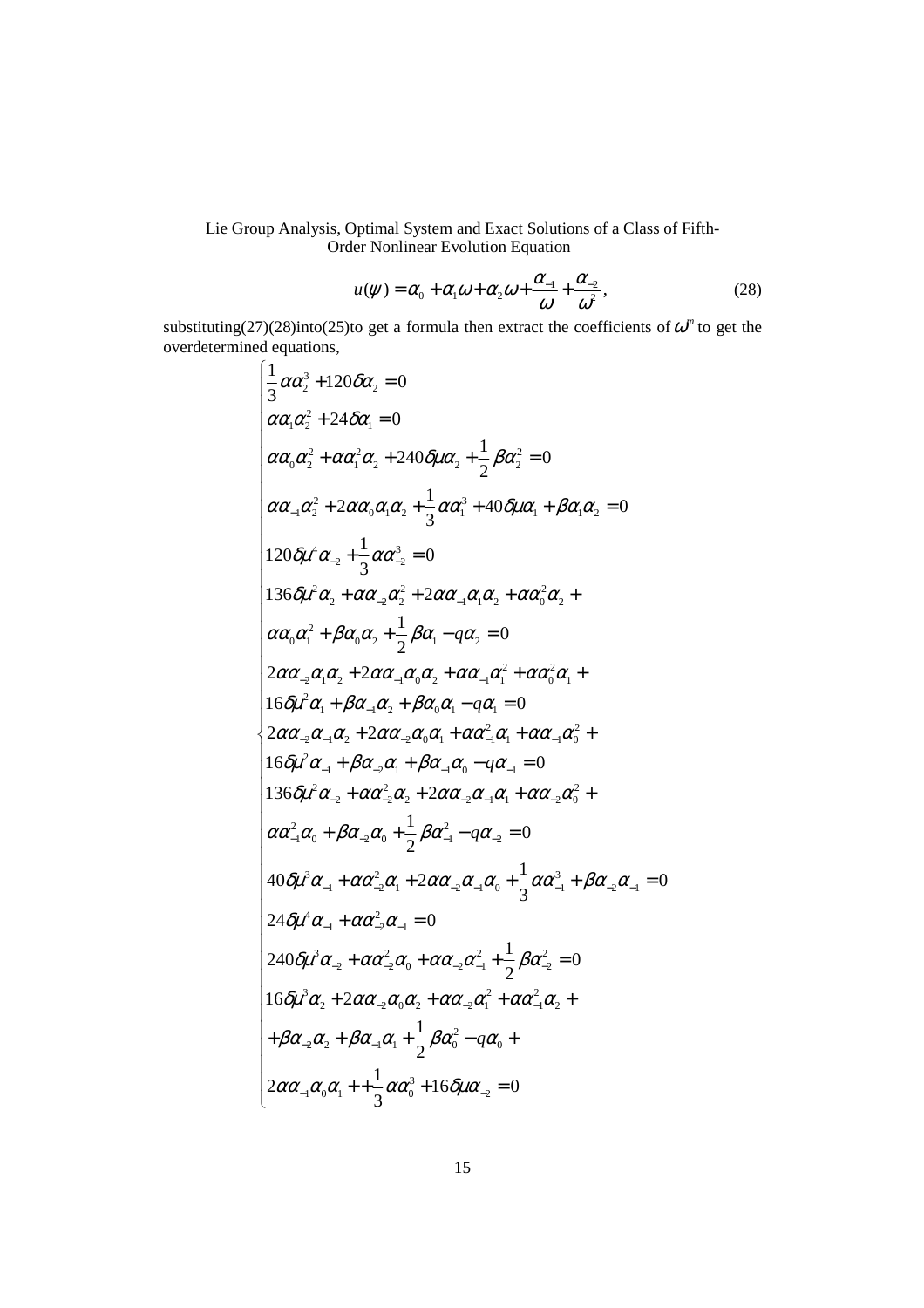when the coefficient 2  $2560$ δμ $^2$  $\alpha = -\frac{\beta^2}{2560 \delta \mu^2}$  $=-\frac{P}{25.68 \times 200}$  of the restriction equation (2), we can find the values of  $\alpha_{-2}, \alpha_{-1}, \alpha_0, \alpha_1, \alpha_2, q$ , Select one set of solutions as,

$$
q = 256 \delta \mu^2, \alpha_{-2} = \frac{960 \delta \mu^3}{\beta}, \alpha_{-1} = 0, \alpha_0 = \frac{1920 \delta \mu^2}{\beta}, \alpha_1 = 0, \alpha_2 = \frac{960 \delta \mu}{\beta}. (29)
$$

Substituting (29) into (28), when  $\mu > 0$  the exact solution is

$$
u_1(\psi) = \frac{960\delta\mu^2 \tan(C_\alpha\sqrt{\mu} + \psi\sqrt{\mu})^4 + 1920\delta\mu^2 \tan(C_\alpha\sqrt{\mu} + \psi\sqrt{\mu})^2 + 960\delta\mu^2}{\beta \tan(C_\alpha\sqrt{\mu} + \psi\sqrt{\mu})^2}.
$$
 (30)

When  $\mu$  < 0, the exact solution is

$$
u_2(\psi) = \frac{960 \delta \mu^2 \tan(C_\beta \sqrt{-\mu + \psi} \sqrt{-\mu})^4}{\beta \tan(C_\beta \sqrt{-\mu + \psi} \sqrt{-\mu})^2} +
$$
  

$$
\frac{1920 \delta \mu^2 \tan(C_\beta \sqrt{-\mu + \psi} \sqrt{-\mu})^2 + 960 \delta \mu^2}{\beta \tan(C_\beta \sqrt{-\mu + \psi} \sqrt{-\mu})^2}
$$
(31)

note,  $\psi = x - (256 \delta \mu^2)t$ ,  $C_\alpha$ ,  $C_\beta$  are arbitrary constants.



**Figure 1:** Wave profile of the solution for (30), when  $\mu = 2$ ,  $\delta = 960$ ,  $\beta = 2$ ,  $C_{\alpha} = 1$ ,  $x \in [-0.001, 0.001], t \in [-0.01, 0.01]$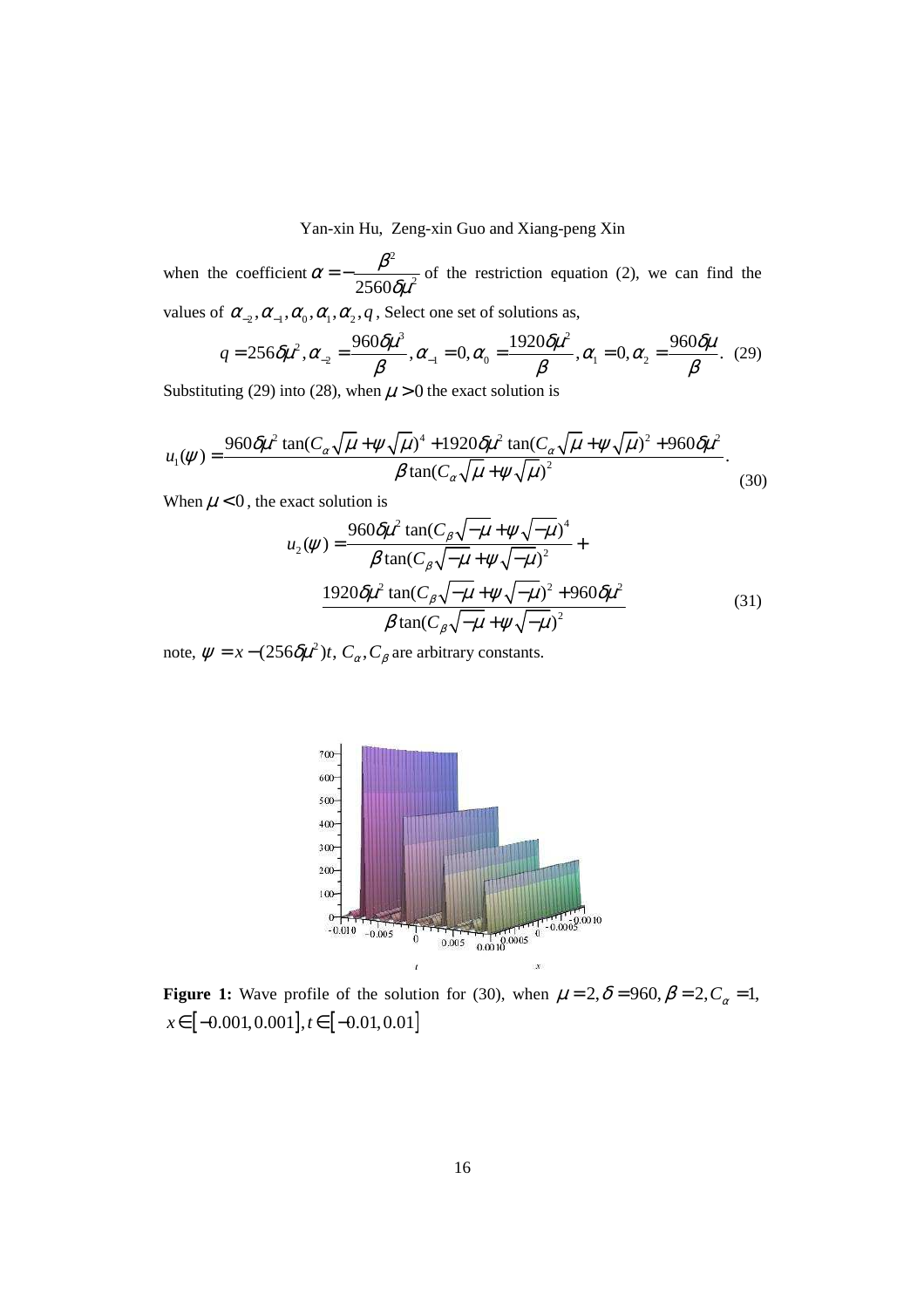

Lie Group Analysis, Optimal System and Exact Solutions of a Class of Fifth-Order Nonlinear Evolution Equation

**Figure 2:** Density plot of the solution for(30), when  $x \in [-0.01, 0.01], t \in [-0.01, 0.01]$ 2

When the coefficient  $^{2}$ . 2  $(9\delta + Z)$ 8192  $\alpha = -\frac{\beta^2 (9\delta + Z)}{8192 \delta^2 \mu^2}$  $=-\frac{\beta^2(9\delta+Z)}{2(9\delta+Z)}$  of the restriction equation (2), can find the

values of  $\alpha_{-2}, \alpha_{-1}, \alpha_0, \alpha_1, \alpha_2, q$ . Select one set of solutions as,

$$
q = 128\mu^{2} (\delta - Z), \alpha_{-2} = \frac{192Z\mu^{3}}{\beta}, \alpha_{-1} = \alpha_{1} = 0,
$$
  

$$
\alpha_{0} = \frac{128\mu^{2} (9\delta + Z)}{\beta}, \alpha_{2} = \frac{192Z\mu}{\beta}.
$$
 (32)

Where *Z* is the real root of the following equation:  $Z^2 + 5Z\delta - 20\delta^2 = 0$ . Substituting (32) into (28), when  $\mu > 0$  the exact solution is

$$
u_{3}(\psi) = \frac{192Z\mu^{2} \tan(C_{\gamma}\sqrt{\mu} + \psi\sqrt{\mu})^{4} + 192Z\mu^{2}}{\beta \tan(C_{\gamma}\sqrt{\mu} + \psi\sqrt{\mu})^{2}} + \frac{128(8\delta - Z) \tan(C_{\gamma}\sqrt{\mu} + \psi\sqrt{\mu})^{2}}{\beta \tan(C_{\gamma}\sqrt{\mu} + \psi\sqrt{\mu})^{2}}.
$$
\n(33)

When  $\mu$  < 0, the exact solution is

$$
u_4(\psi) = \frac{192Z\mu^2 \tan(C_\chi \sqrt{-\mu} + \psi \sqrt{-\mu})^4 + 192Z\mu^2}{\beta \tan(C_\chi \sqrt{-\mu} + \psi \sqrt{-\mu})^2} + \frac{128(8\delta - Z) \tan(C_\chi \sqrt{-\mu} + \psi \sqrt{-\mu})^2}{\beta \tan(C_\chi \sqrt{-\mu} + \psi \sqrt{-\mu})^2},
$$
(34)

note,  $\psi = x - (128 \delta \mu^2 - 128 \mu^2 Z)t$ ,  $C_{\chi}$ ,  $C_{\gamma}$  are arbitrary constants.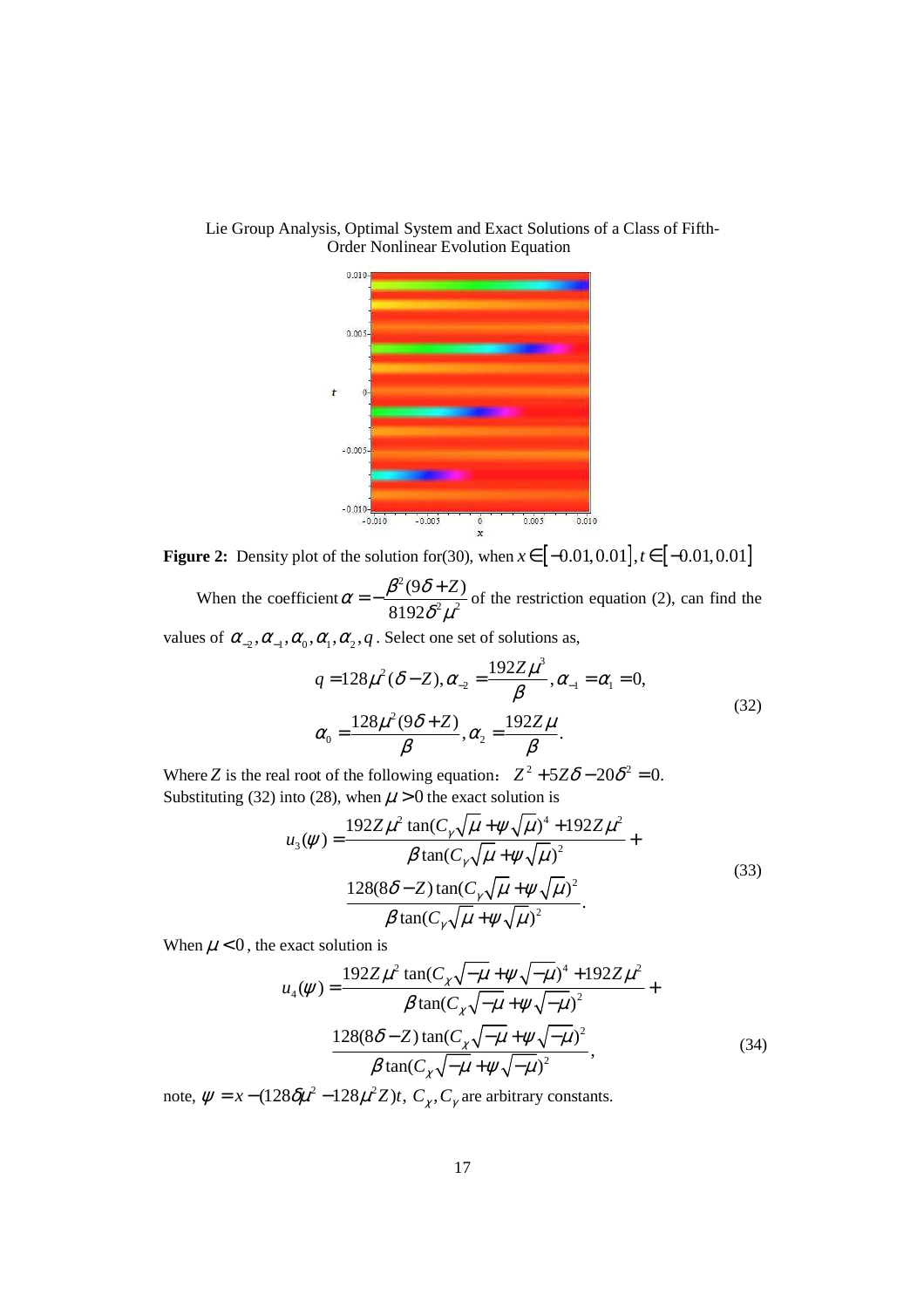Yan-xin Hu, Zeng-xin Guo and Xiang-peng Xin



**Figure 3:** Wave profile of the solution for (33), when  $\mu = 10^{-7}$ ,  $\delta = 1$ ,  $\beta = C_{\gamma} = 0.1$ ,  $x, t \in [-1,1]$ 



**Figure 4:** Density plot of the solution for (33), when  $x \in [-1,1], t \in [-1,1]$ (b) Suppose equation (24) has a solution of the following form ,

$$
u(\psi) = \sum_{m=0}^{\infty} \alpha_m \left(\frac{\omega'}{\omega}\right)^m, \tag{35}
$$

where  $\omega = \omega(\psi)$  and satisfies the equation,

$$
\omega'' + \gamma \omega' + \rho \omega = 0,\tag{36}
$$

where  $\alpha_m$ ,  $\gamma$ ,  $\rho$  are arbitrary constant.

From the principle of homogeneous balance,  $3m = m + 4$ ,  $m = 2$ , then the equation has a solution of the form,

$$
u(\psi) = \alpha_0 + \alpha_1 \frac{\omega'}{\omega} + \alpha_2 \frac{\omega'}{\omega}^2, \tag{37}
$$

Substituting (36) (37) into (25) to get a formula then extract the coefficients of  $\left(\frac{\omega}{\omega}\right)^m$  $\int$ <sup>'</sup>n<sup>to</sup> get the overdetermined equations,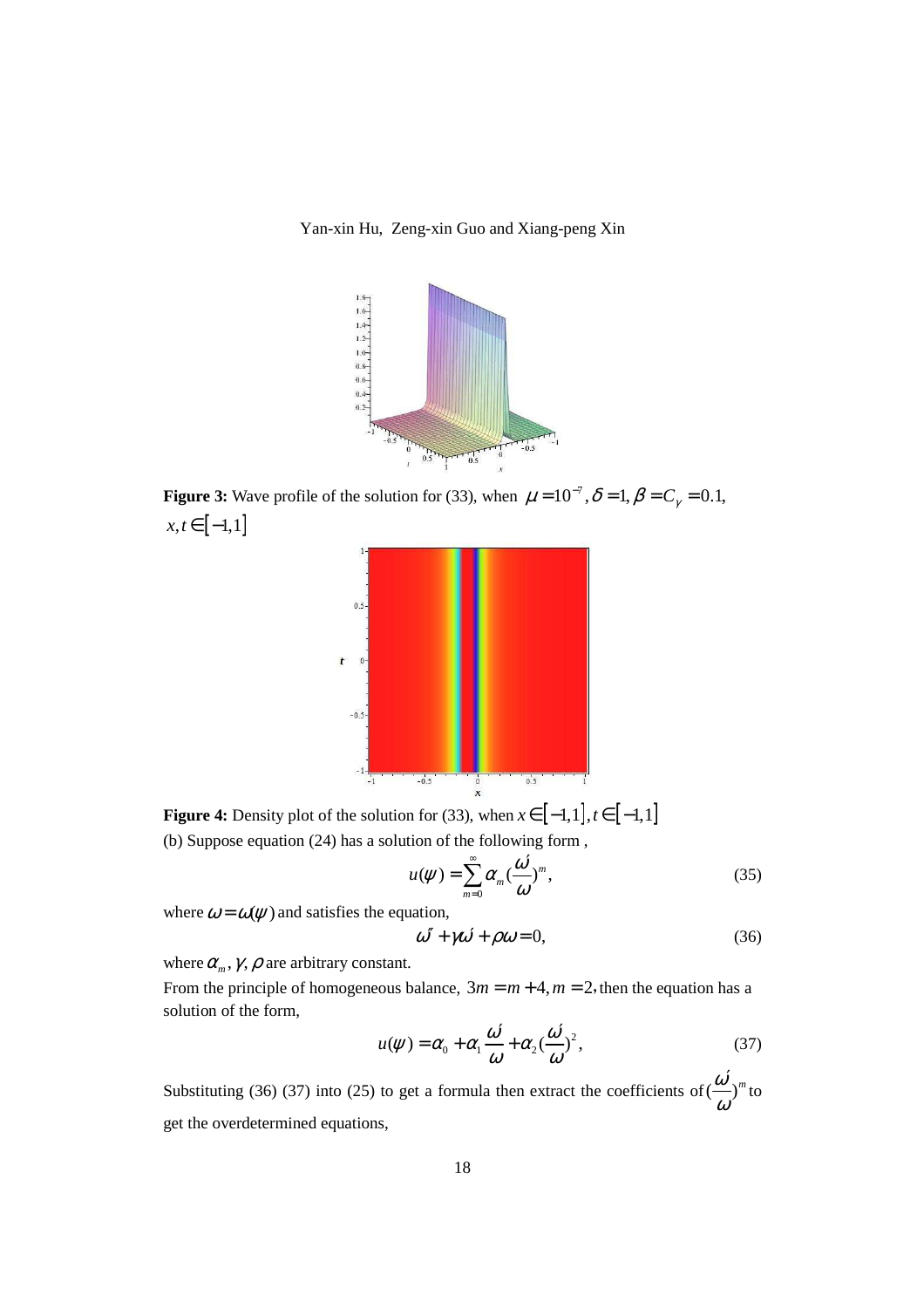$$
\begin{cases}\n\delta\gamma^4\alpha_1 + 30\delta\gamma^3\alpha_2 + 22\delta\gamma^2\rho\alpha_1 + 120\delta\gamma\rho^2\alpha_2 + \alpha\alpha_0^2\alpha_1 + 16\delta\rho^2\alpha_1 + \beta\alpha_0\alpha_1 - q\alpha_1 = 0 \\
\beta\alpha_0\alpha_1 + 440\delta\gamma\rho\alpha_2 + 130\delta\gamma^3\alpha_2 + 50\delta\gamma^2\alpha_1 + 40\delta\rho\alpha_1 + \frac{1}{3}\alpha\alpha_1^3 + 2\alpha\alpha_0\alpha_1\alpha_2 = 0 \\
\alpha\alpha_0^2\alpha_2 + \alpha\alpha_0\alpha_1^2 + \beta\alpha_0\alpha_2 + 232\delta\gamma^2\rho\alpha_2 + 60\delta\gamma\rho\alpha_1 + 16\delta\gamma^4\alpha_2 + 15\delta\gamma^3\alpha_1 - q\alpha_2 + \\
\delta\gamma^3\rho\alpha_1 + 14\delta\gamma^2\rho^2\alpha_2 + 8\delta\gamma\rho^2\alpha_1 + 16\delta\rho^3\alpha_2 - \frac{1}{3}\alpha\alpha_0^3 - q\alpha_0 + \frac{1}{2}\beta\alpha_0^2 = 0 \\
\alpha\alpha_0\alpha_2^2 + \alpha\alpha_1^2\alpha_2 + 330\delta\gamma^2\alpha_2 + 60\delta\gamma\alpha_1 + 240\delta\rho\alpha_2 + \frac{1}{2}\beta\alpha_2^2 = 0 \\
136\delta\rho^2\alpha_2 + \frac{1}{2}\beta\alpha_1^2 = 0 \\
\alpha\alpha_1\alpha_2^2 + 336\delta\gamma\alpha_2 + 24\delta\alpha_1 = 0 \\
120\delta\alpha_2 + \frac{1}{3}\alpha\alpha_2^3 = 0\n\end{cases}
$$

When the coefficient 2  $60.8x^2 - 240.8x^2$ 2 0  $\alpha_0$  $\alpha = -\frac{360 \delta \rho^2}{r^2}, \beta = -\frac{60 \delta \gamma^2 \rho - 240 \delta \rho}{r^2}$  $\alpha_0^2$  and  $\alpha_0$  $=-\frac{360\delta\rho^2}{r^2}$ ,  $\beta=-\frac{60\delta\gamma^2\rho-240\delta\rho^2}{r^2}$  of the restriction equation (2) can find the values of  $\alpha_1, \alpha_2, q$ , Select one set of solutions as,

$$
q = \delta \gamma^4 - 8 \delta \gamma^2 \rho + 16 \delta \rho^2, \alpha_1 = \frac{\gamma \alpha_0}{\rho}, \alpha_2 = \frac{\alpha_0}{\rho}
$$
 (38)

substituting (38) into (37), when  $\gamma^2 - 4\rho > 0$ , the exact solution is

$$
u_{5}(\psi) = -\frac{e^{-\gamma\psi}C_{\varepsilon}C_{\phi}\gamma^{2}\alpha_{0}}{\rho} - 4e^{-\gamma\psi}C_{\varepsilon}C_{\phi}\alpha_{0}}
$$
  

$$
(C_{\varepsilon}e^{\frac{1}{2}(-\gamma+\sqrt{\gamma^{2}-4\rho})\psi} + C_{\phi}e^{\frac{1}{2}(-\gamma+\sqrt{\gamma^{2}-4\rho})\psi})^{2}}.
$$
(39)

When  $\gamma^2 - 4\rho < 0$ , the exact solution is

$$
u_{6}(\psi) = -\frac{\frac{e^{-\gamma\psi}C_{\varepsilon}C_{\phi}\gamma^{2}\alpha_{0}}{\rho} - 4e^{-\gamma\psi}C_{\varepsilon}C_{\phi}\alpha_{0}}{(C_{\varepsilon}e^{\frac{1}{2}(-\gamma+\sqrt{-\gamma^{2}+4\rho})\psi} + C_{\phi}e^{\frac{1}{2}(-\gamma+\sqrt{-\gamma^{2}+4\rho})\psi}})^{2}.
$$
 (40)

Note,  $\psi = x - (\delta \gamma^4 - 8 \delta \gamma^2 \rho + 16 \delta \rho^2)t$ ,  $C_{\varepsilon}$ ,  $C_{\varphi}$  are arbitrary constants.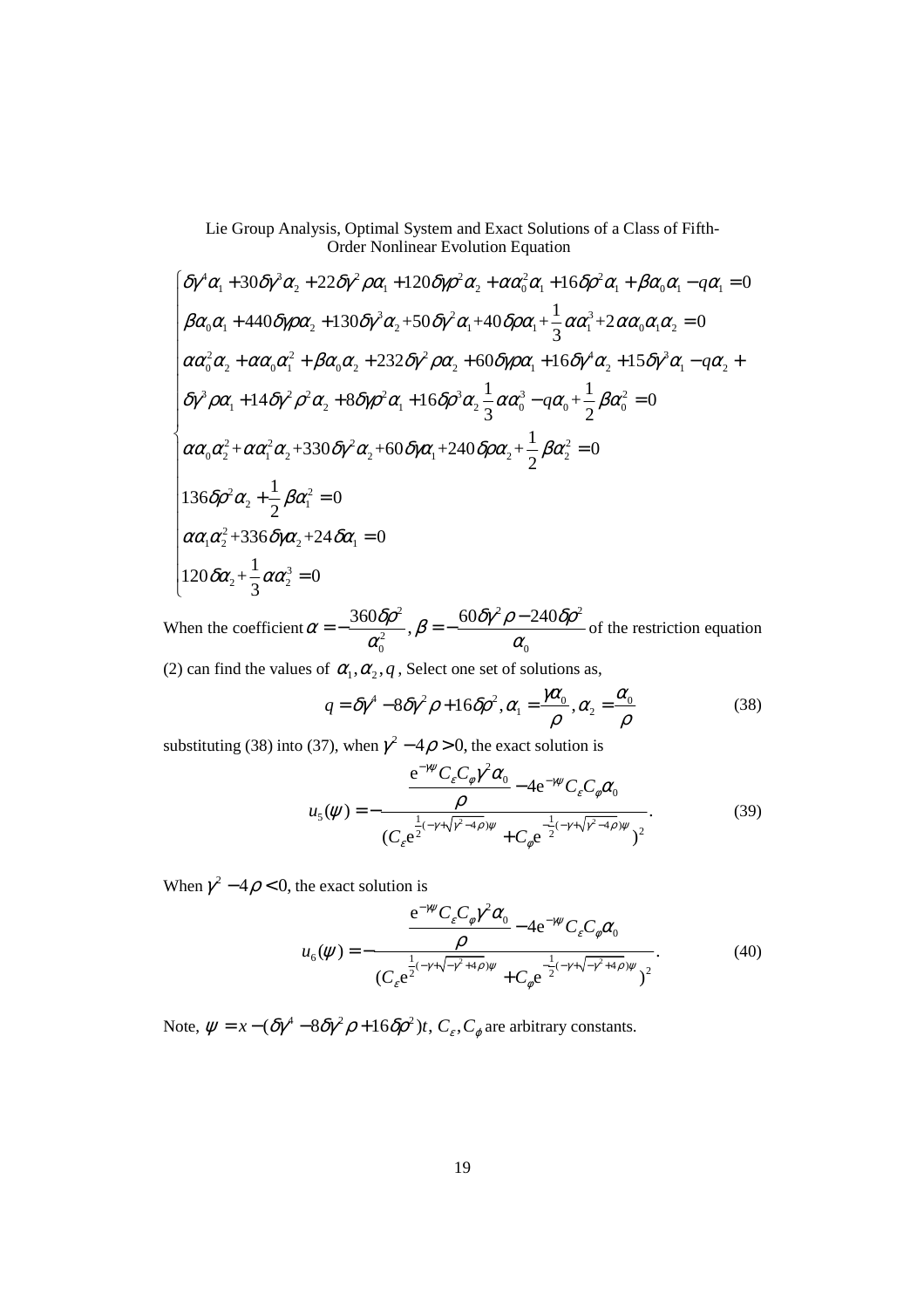Yan-xin Hu, Zeng-xin Guo and Xiang-peng Xin



**Figure 5:** Wave profile of the solution for (39), when  $\gamma = 0.1, \rho = -0.3, \delta = 10, \alpha_{0} = 1, C_{\epsilon} = C_{\varphi} = 1, x \in [-1,1], t \in [-1,1]$ 



**Figure 6:** Density plot of the solution for (39)  $x \in [-1,1], t \in [-1,1]$ 



**Figure 7:** Contour plot of the solution for (38)  $x \in [-1,1], t \in [-1,1]$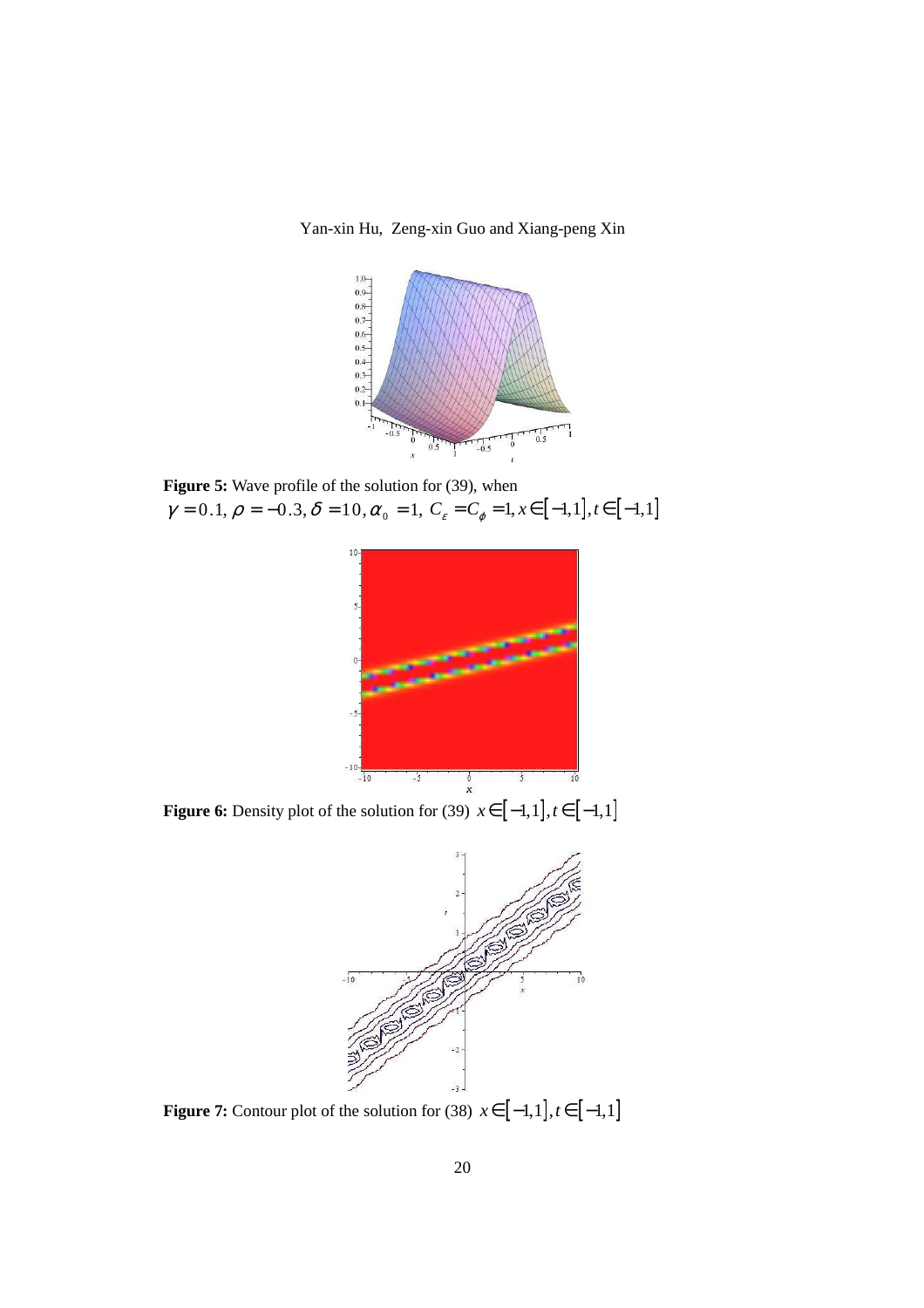#### **6. Conclusion**

This paper employs the Lie group method to study a class of fifth-order nonlinear evolution equations. The symmetries of the equation are obtained, in the meantime, according to the symmetries, the optimal system of one-dimensional Lie algebra is constructed. Furthermore, symmetry is adopted to get the simplified equation. And, more importantly, two auxiliary function expansion methods are employed to get a series of new exact solutions of equation (2). In the study of beam-column structures, these extraordinary solutions will be of great practical significance. For the time to come, the equation will be further studied, as well as higher order and time coefficients will be considered. As a result, this kind of research is of great physical significance. Such results will be reported in following publications. It is hoped that the results in this article can be helpful for the future research of the field of beam-column structural stability.

*Acknowledgements.* This work is supported by the National Natural Science Foundation of China (Nos. 11505090), Research Award Foundation for Outstanding Young Scientists of Shandong Province (No. BS2015SF009) and the doctoral foundation of Liaocheng University under Grant No. 318051413, Liaocheng University level science and technology research fund No. 318012018.

### **REFERENCES**

- 1. C.R.Dey, M.S.Islam, D.R.Ghosh, et al., Approximate solutions of second order strongly and high order nonlinear duffing equation with slowly varying coefficients in presence of small damping, *Progress in Nonlinear Dynamics and Chaos*, 4(1) (2016) 7-15.
- 2. S.P.Bhairat and D.B.Dhaigude, Ulam stability for system of nonlinear implicit fractional differential equations, *Progress in Nonlinear Dynamics and Chaos*, 6(1) (2018) 29-38.
- 3. M.Asaduzzaman, R.Karim, P.Dey, Approximate solution of damped forced and damped oscillatory motion of differential equation of nonlinear differential systems with varying parameter, *Progress in Nonlinear Dynamics and Chaos*, 9(1 & 2) (2021) 1-7.
- 4. R.Jiwari and V.Kumar and S.Singh, Lie group analysis, exact solutions and conservation laws to compressible isentropic Navier–Stokes equation, *Engineering with Computers*, (2020). https://doi.org/10.1007/s00366-020-01175-9
- 5. H.Yanxin, G.-Zengxin, X-Xiangpeng, Lie group analysis, lie algebra, symmetric reduction and exact solutions of a class of nonlinear evolution equations, *Journal of Liaocheng University,* 34(2) (2021) 8-13.
- 6. G-Zengxin, H-Yanxin, X-Xiangpeng, Optimal systems and exact solutions of a nonlinear Maxwell equation, *Journal of Liaocheng University*, 34(4) (2021) 15-22.
- 7. M.B.Abd-el-Malek and A.M.Amin, Lie group method for solving viscous barotropic vorticity equation in ocean climate models, *Computers and Mathematics with Applications*, 75(4) (2018) 1443-1461.
- 8. Liu, Xi-Qiang, Wang, et al., Symmetry reductions and exact solutions of the (2+1) dimensional Camassa-Holm Kadomtsev-Petviashvili equation, *Pramana*, 85(1)  $(2015)$  3-16.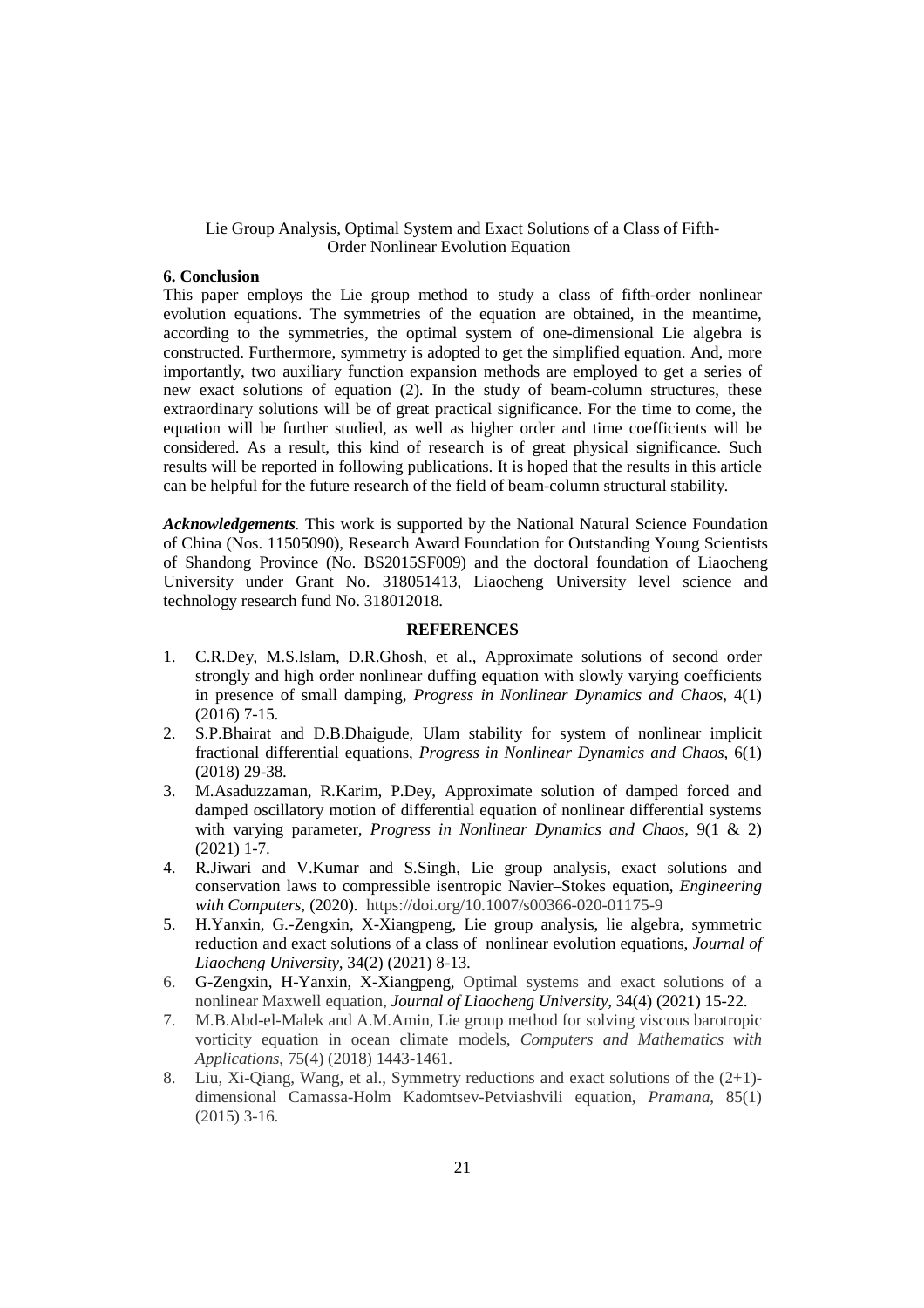- 9. J.Chen, B.Li, Multiple (G′/G)-expansion method and its applications to nonlinear evolution equations in mathematical physics, *Pramana*, 78(3) (2012) 375-388.
- 10. W.Taha and Z.Hussein, Exact travelling wave solutions of the nonlinear gardnerkawahara equation by the standard (G'/G)–expansion method, *Journal of Multidisciplinary Modeling and Optimization*, 2(1) (2019) 43-51.
- 11. İ.E.İnan, Generalized (G'/G) expansion method for some soliton wave solution of the coupled potential Korteweg–de Vries (KdV) equation, *Karadeniz Fen Bilimleri Dergisi*, 2019(1) (2019) 94-102.
- 12. Mo houxu et al., Using the extend (G'/G) expansion method to obtain the exact solution of the (3 +1)-dimensional potential YTSF equation, *Pure Mathematics*, 9(1) (2019) 111-118.
- 13. M.Wang and X.Li, Simplified homogeneous balance method and its applications to the Whitham-Broer-Kaup model equations, *Journal of Applied Mathematics and Physics*, 2(8) (2014) 823-827.
- 14. G.Yildiz and D.Daghan, New exact solutions of a nonlinear integrable equation, *Mathematical Methods in the Applied Sciences*, 43(11) (2020) 6761-6770.
- 15. S.Meherrem and A.Yildirim and C.Oğuz, On the solution of the generalized bretherton equation by the homogeneous balance method, *Communications in Numerical Analysis*, (2012) 1-12.
- 16. A.M.Abourabia and Y.A.Eldreeny, Analytical solution of the complex polymer equation systems via the homogeneous balance method, *Physical Science International Journal*, (2019) 1-8.
- 17. U.M.Abdelsalam and M.G.M.Ghazal, Analytical wave solutions for foam and kdvburgers equations using extended homogeneous balance method, *Mathematics*, 7(8) (2019) 1-12.
- 18. B.Radha and C.Duraisamy, The homogeneous balance method and its applications for finding the exact solutions for nonlinear equations, *Journal of Ambient Intelligence and Humanized Computing*, (2020) 1-7.
- 19. Y.Pandir and H.H.Duzgun, New exact solutions of the space-time fractional cubic Schrodinger equation using the new type F-expansion method, *Waves in Random and Complex Media*, 29(3) (2019) 425-434.
- 20. Y.Pandir, H.H.Duzgun, New exact solutions of time fractional gardner equation by using new version of F-expansion method, *Communications in Theoretical Physics*, 67(1) (2017) 9-14.
- 21. C.Li, L.Chen and G.Li, Optical soliton of space-time fractional Sasa-Satsuma equation by F-expansion method, *Optik*, (2020) 224.
- 22. Y.Pandir and N.Turhan, Multiple soliton solutions for nonlinear differential equations with a new version of extended F-expansion method, *Proceedings of the National Academy of Sciences, Section A*: *Physical Sciences*, (2020) 1-7.
- 23. Yi Tian, Quasi hyperbolic function expansion method and tanh-function method for solving vibrating string equation and elastic rod equation, *Journal of Low Frequency Noise, Vibration and Active Control*, 38(3-4) (2019) 1455-1465.
- 24. H.M.Baskonus and H.Bulut and T.A.Sulaiman, New complex hyperbolic structures to the Lonngren-Wave equation by using Sine-Gordon expansion method, *Applied Mathematics and Nonlinear Sciences*, 4(1) (2019) 141-150.
- 25. J.Morales, J.J.Peña and J.García-Ravelo, On the improvement of q-deformed